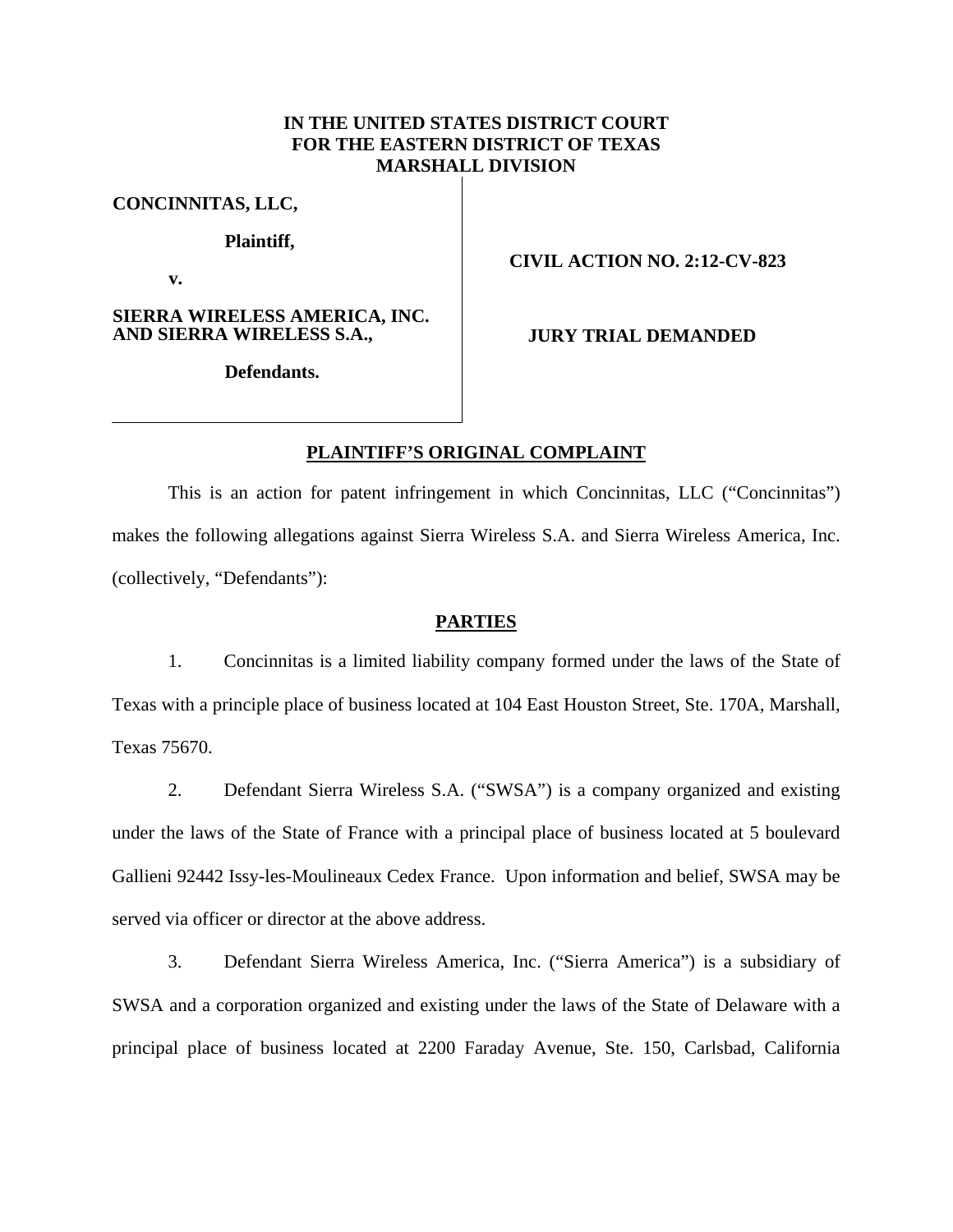92008. Sierra America can be served via its registered agent for service of process: RL&F Service Corp. 920 N. King St. Fl. 2, Wilmington, Delaware 19801.

## **JURISDICTION AND VENUE**

4. This is an action for infringement of a United States patent arising under 35 U.S.C. §§ 271, 281, and 284 - 85, among others. This Court has subject matter jurisdiction over this action under 28 U.S.C. §1331 and §1338(a).

5. Venue is proper in this district pursuant to 28 U.S.C. §§ 1391 and 1400(b). Upon information and belief, each Defendant has transacted business in this district, and has committed and/or induced acts of patent infringement in this district.

6. Defendants are subject to this Court's specific and general personal jurisdiction pursuant to due process and/or the Texas Long Arm Statute, due at least to each Defendant's substantial business in this forum, including: (i) at least a portion of the infringements alleged herein; and (ii) regularly doing or soliciting business, engaging in other persistent courses of conduct, and/or deriving substantial revenue from goods and services provided to individuals in Texas and in this district.

## **COUNT I INFRINGEMENT OF U.S. PATENT NO. 7,805,542**

7. On December 4, 2001, United States Patent No. 7,805,542(the "'542 patent") was duly and legally issued by the United States Patent and Trademark Office for an invention entitled "Mobile United Attached in a Mobile Environment That Fully Restricts Access to Data Received via Wireless Signal to a Separate Computer in the Mobile Environment." A true and correct copy of the '542 patent is attached hereto as Exhibit A.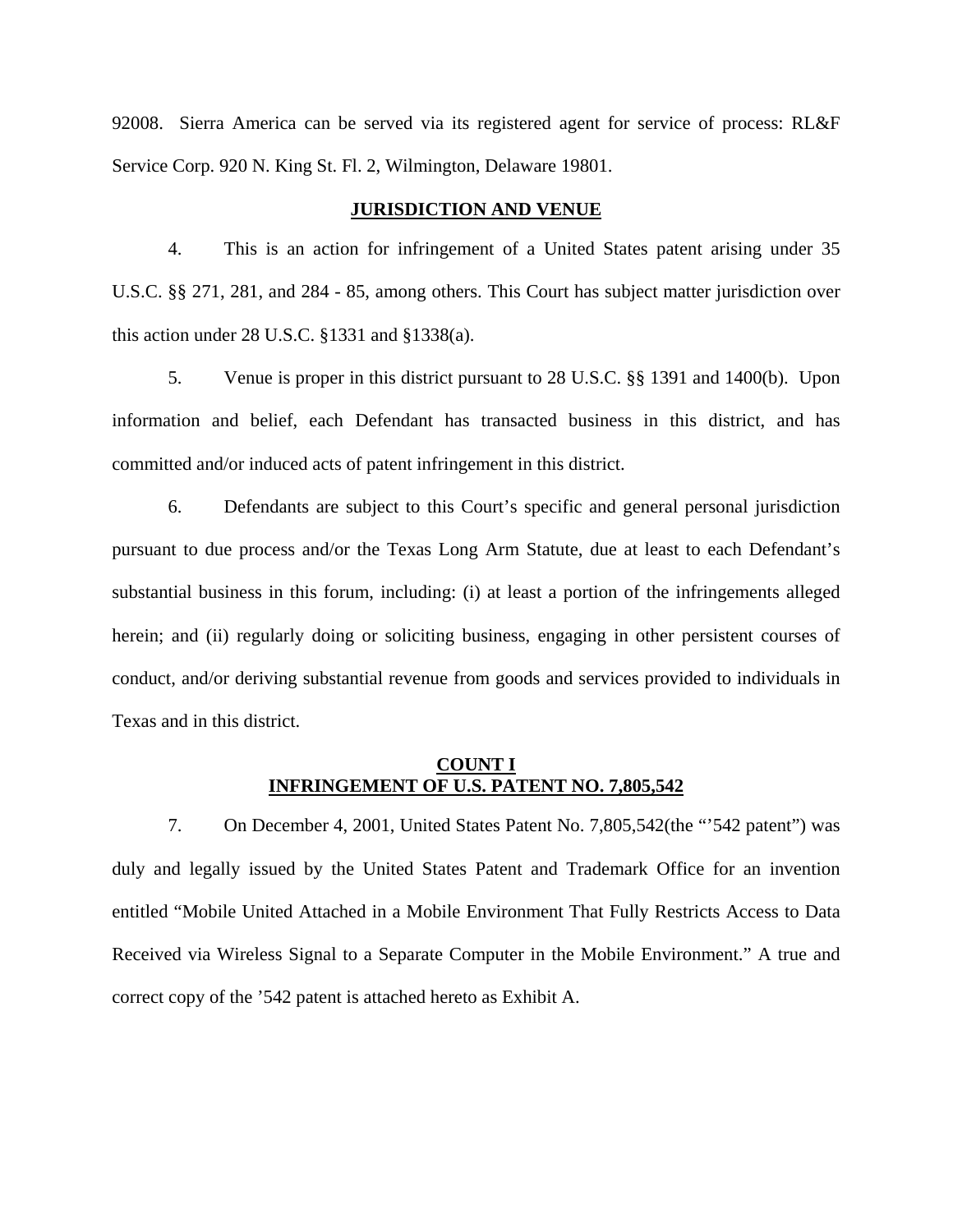8. Concinnitas is the owner of the '542 patent with all substantive rights in and to that patent, including the sole and exclusive right to prosecute this action and enforce the '542 patent against infringers, and to collect damages for all relevant times.

9. Defendants directly or through intermediaries, made, had made, used, imported, provided, supplied, distributed, sold, and/or offered for sale products and/or systems (including at least its Sierra Wireless AirCard 313U) that infringe one or more claims of the '542 patent.

#### **JURY DEMAND**

Concinnitas hereby requests a trial by jury on all issues so triable by right.

#### **PRAYER FOR RELIEF**

Concinnitas requests that the Court find in its favor and against Defendants, and that the Court grant Concinnitas the following relief:

a. Judgment that one or more claims of the '542 patent have been infringed, either literally and/or under the doctrine of equivalents, by Defendants and/or by others to whose infringement Defendants have contributed and/or by others whose infringement has been induced by Defendants;

b. A permanent injunction enjoining Defendants and their officers, directors, agents, servants, affiliates, employees, divisions, branches, subsidiaries, parents, and all others acting in active concert therewith from infringement, inducing infringement of, or contributing to infringement of the '542 patent;

c. Judgment that Defendants account for and pay to Concinnitas all damages and costs incurred by Concinnitas, caused by Defendants' infringing activities and other conduct complained of herein;

d. That Concinnitas be granted pre-judgment and post-judgment interest on the damages caused by Defendants' infringing activities and other conduct complained of herein;